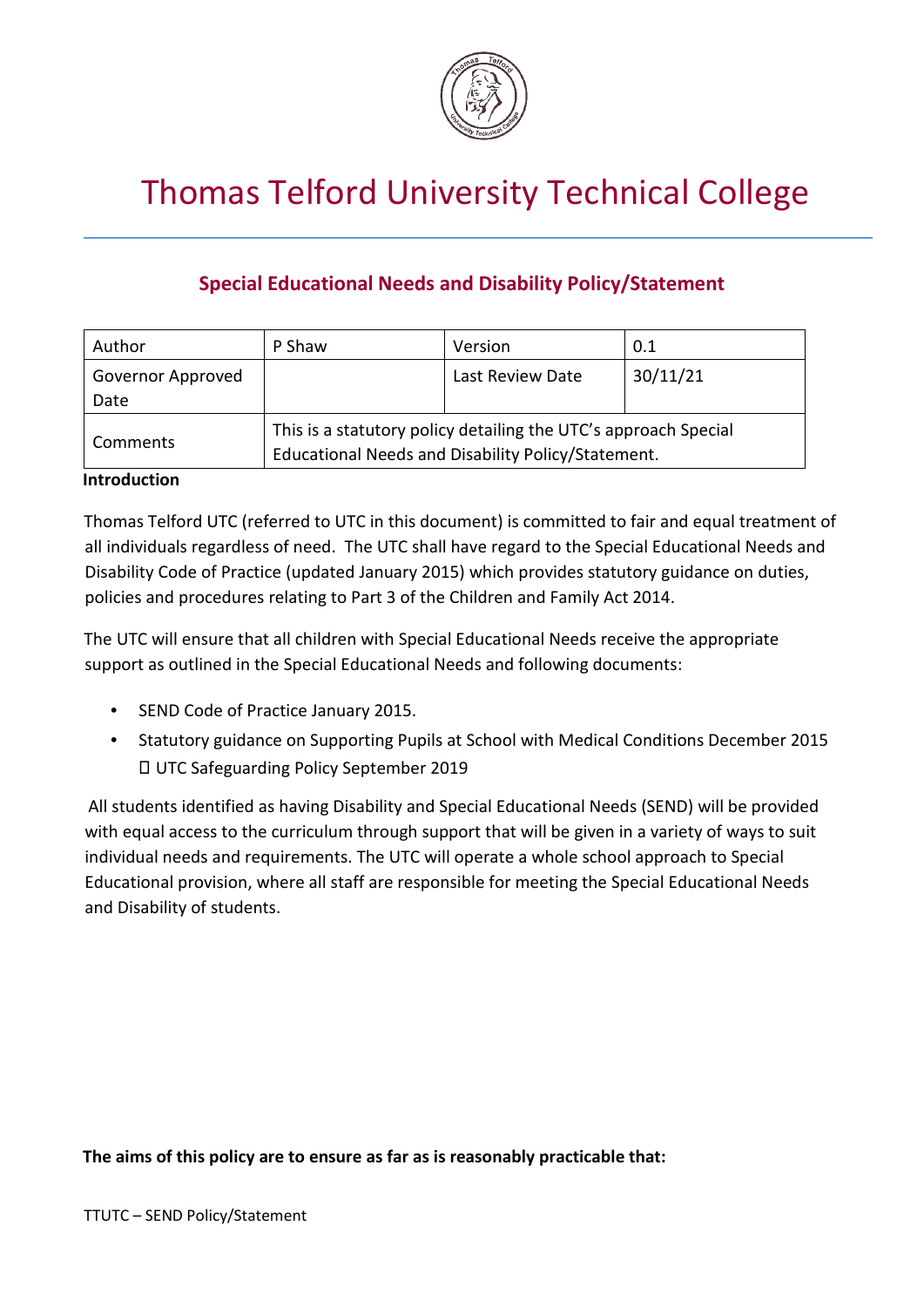The Special Educational Needs and Disability Code of Practice (updated January 2015) is implemented. The UTC environment accommodates students with disabilities and provides the appropriate facilities. Students with SEND have access to the appropriate support and adaptations to enable them to be fully included in the life of the School. The views of the individual student and their parent/guardian are considered at all times when their requirements are being assessed. To ensure that students receive and enjoy their educational entitlement, irrespective of gender, ethnicity, race, religion or special need. Our best endeavours are used to secure special educational provision for students for whom this is required that is 'additional to and different from' that provided within the differentiated curriculum to better respond to the following areas of need:

- 1. Communication and Interaction
- 2. Cognitive and learning
- 3. Social, mental and emotional health
- 4. Sensory/physical

# **What are Special Education Needs?**

Any student, whatever their level of attainment, may experience a difficulty at some stage in their school life. Some students need support to access and progress through the curriculum at a challenging yet appropriate pace. Early identification of students who need additional support is essential to enable staff to provide effective learning experiences for individual students. Some of these students may have Educational Health Plans. Students who attend the UTC may have:

- exceptional ability in one or more curriculum areas
- emotional or behavioural difficulties
- physical disabilities
- physical problems connected with sight, hearing or speech
- specific difficulties related to aspects of language, reading or mathematical work
- mild, temporary difficulties which cause a slower rate of progress through the curriculum

# **Identification and Assessment of Students with SEND**

Assessment should not be regarded as a single event but as a continuous process. The UTC will be responsive and open to expressions of concern by parents/carers and consider any information parents/carers provide about their children. Some students may also raise their own concerns about their progress which will be considered and treated seriously.

It is acknowledged that the request for support for individual students can occur at any time. The identification of need can come from any one of a number of sources. For example:

- Subject Teacher
- Personal Tutor
- School Nurse
- Feeder School
- Any member of staff

TTUTC – SEND Policy/Statement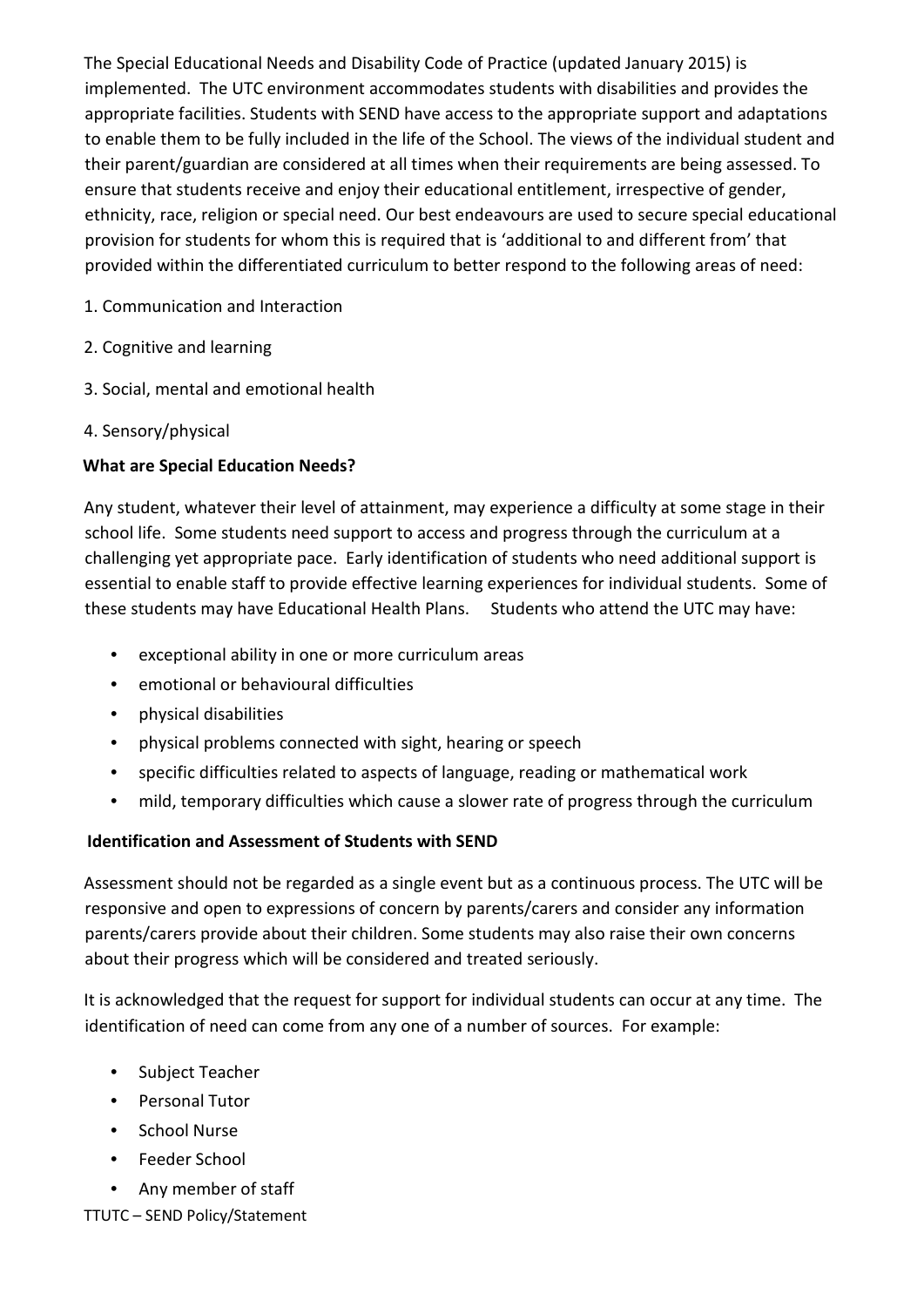- Parents
- Outside Agencies
- The individual student

Identification of a students' SEND may take a variety of forms including the measurement of students' progress by referring to:

- Evidence of teacher and LSA observations and assessment
- A student's performance highlighted through the Reporting system
- Standardised screening or assessments
- Collation of a number of performance indicators

The UTC will adopt a graduated response to match the special educational provision to the needs of the students, with due regard to the Special Educational Needs and Disability Code of Practice (updated January 2015).

# **What is Learning Support?**

The UTC operates a whole School approach to special educational provision. This means that all staff are responsible for meeting special educational needs and have a responsibility for all students. To this end, the staff at the UTC have agreed the following objectives:

- to provide a curriculum which enables all students to realise their full learning potential
- to target resources specifically for exceptionally able students, those with learning difficulties and those students with physical disabilities. (see Annex A)
- to provide a whole School approach to Learning Support so that meeting special educational needs is an integral part of curriculum planning, delivery and assessment
- to identify individual needs and provide appropriate support

Extra help and learning support for exceptionally able students and those with learning difficulties may take a variety of forms. For example:

- assistance from an LSA or technician in a classroom setting
- being taught individually or in small groups as a withdrawal group
- Being mentored by a named teacher
- Accessing an academic mentor
- using technological equipment, e.g. electronic spelling aids and radio microphones
- Targeted intervention during UTC Extra
- Peer reading during form time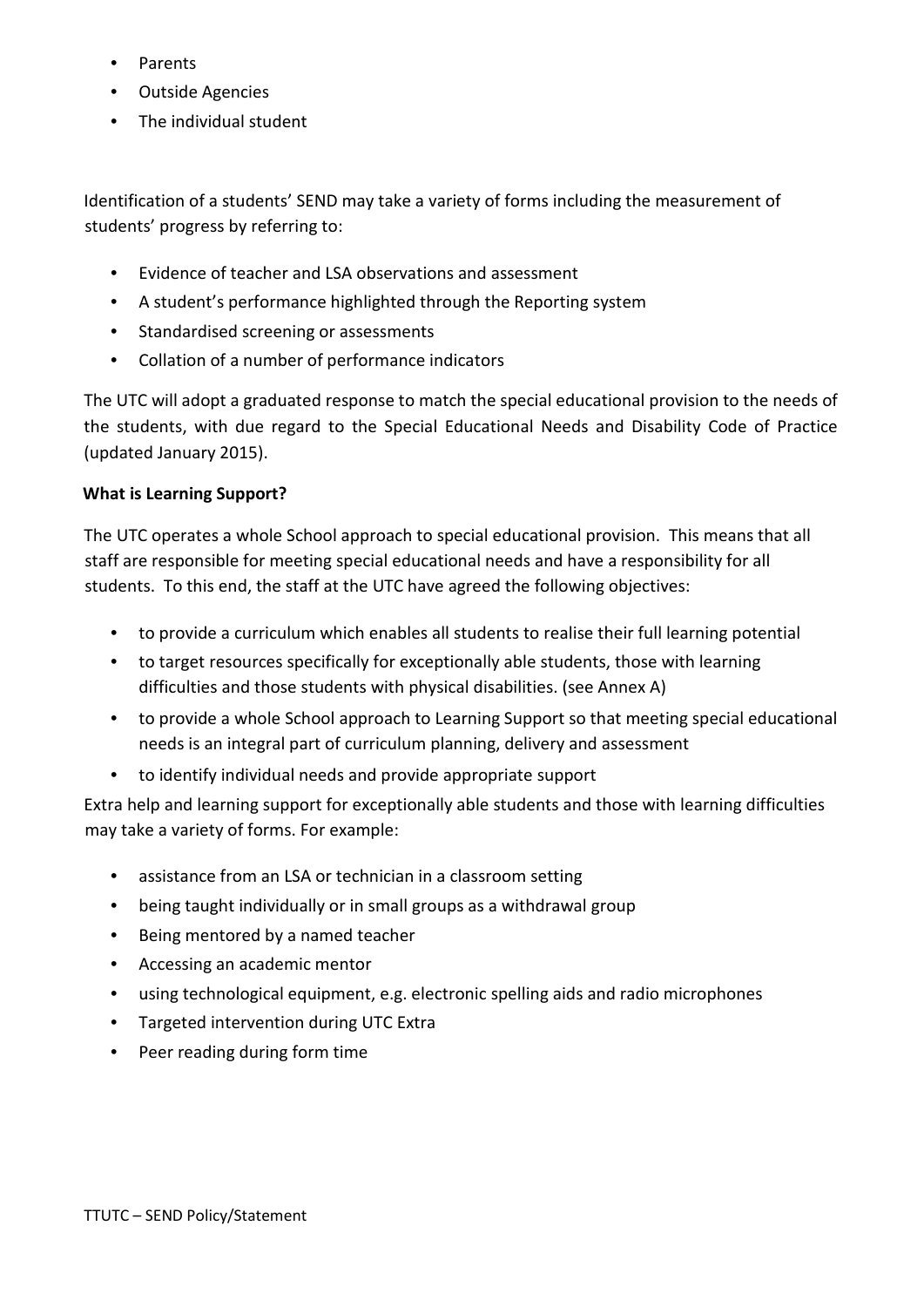#### **SEND support takes the form of a four part cycle;**

- 1. Assess a clear analyses of the students' need as a continuous process
- 2. Plan parents notified and agreement reached on adjustment/intervention support as well as impact on progress, outcomes sought – date for review
- 3. Do teacher remains responsible for working with student on daily basis
- 4. Review impact of the support and intervention

#### **How is Learning Support Organised?**

Raising the attainment of all students, including those with SEND, is a whole-school responsibility. All teachers are expected to teach inclusive lessons in which all students:

- are able to participate
- can access the key learning at their own level
- take some new learning away with them
- Avoidance of labelling and non-segregation is fundamental to good practice.
- Each student is given the opportunity to develop from their own starting point and progress at an appropriately challenging pace.
- Additionally, specialist teaching and resources are provided for students who require Learning Support.

All Special Educational Provision is monitored by the Governors of the UTC.

Kerrie Jones is the Governor with responsibility for Special Educational Provision.

Mrs P Shaw is the Assistant Principal with overall responsibility for Special Needs and the SENCO with line responsibility for the day to day co-ordination of the provision.

When the needs of individual students have been identified, it may become necessary to target additional resources to facilitate learning. The Learning Support Team, (see Annex B), has been established to:

- provide in-class support for targeted students
- team teach or provide individual tuition if the need arises
- in conjunction with the class teacher, prepare individual programmes of study and resources for targeted students
- develop staff expertise in catering for students with special educational needs

All teaching staff are informed about students with SEN via the shared area. This enables teachers to plan effectively and implement any recommended teaching strategies to ensure that practice is fully inclusive.

Further advice and support is provided by the local authority SLA.

TTUTC – SEND Policy/Statement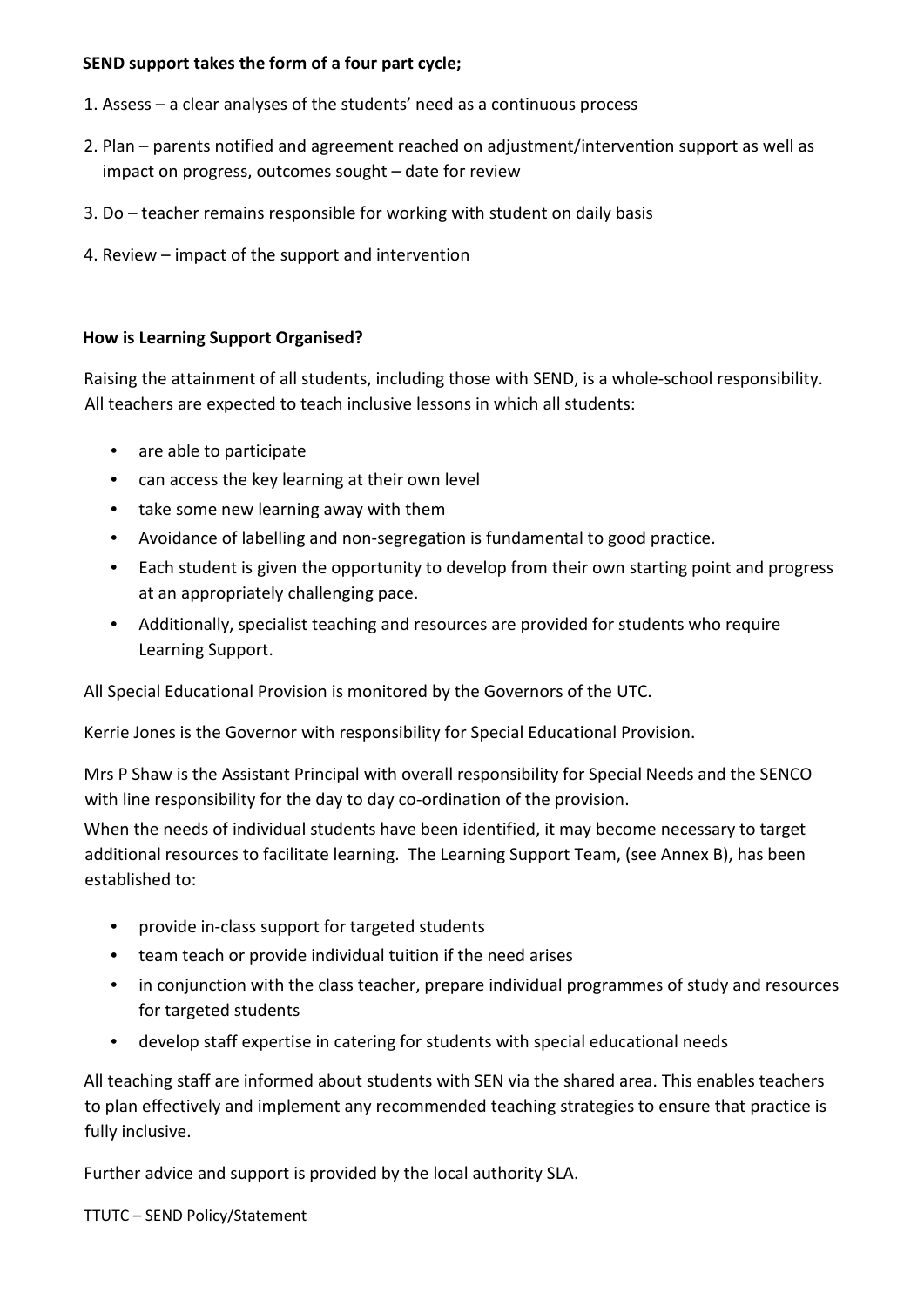#### **Special Needs Admissions**

The UTC does not discriminate against students with SEND. The School admits students from across the whole ability range.

#### **Facilities and resources**

These include:

- Lap-top computers available when required
- A medical room and qualified First Aid Staff
- A lift to the First and second Floor Teaching Areas
- Disabled Toilets on each floor
- Five Learning Support Assistants
- One Academic Mentor
- Full time Welfare Leader
- Information Technology Technician who provides support for both staff and students
- Visiting Counsellor available for appointments
- Careers support through extensive PSHE programme and employer mentors

# **Role of the SENCO**

Oversee day to day operation of the SEND Policy.

# **Safeguarding/Child Protection Procedures**

The named DSL is Mrs C Gleeson. The named Children in Care (CIC) lead is Mrs P Shaw.

# **The Role of the Governing Body**

The Governing Body holds responsibility for monitoring and reviewing the SEND policy and provision.

#### **ANNEX A**

Provision for Exceptionally Able Students

Students who display exceptional talent in one or more curriculum areas are identified from a range of different sources. These include:

- Results of Admission Assessments (Year 7 only)
- CAT4 tests (Y10 and 12 only)
- Feeder School Reports
- Subject Teacher Referrals

TTUTC – SEND Policy/Statement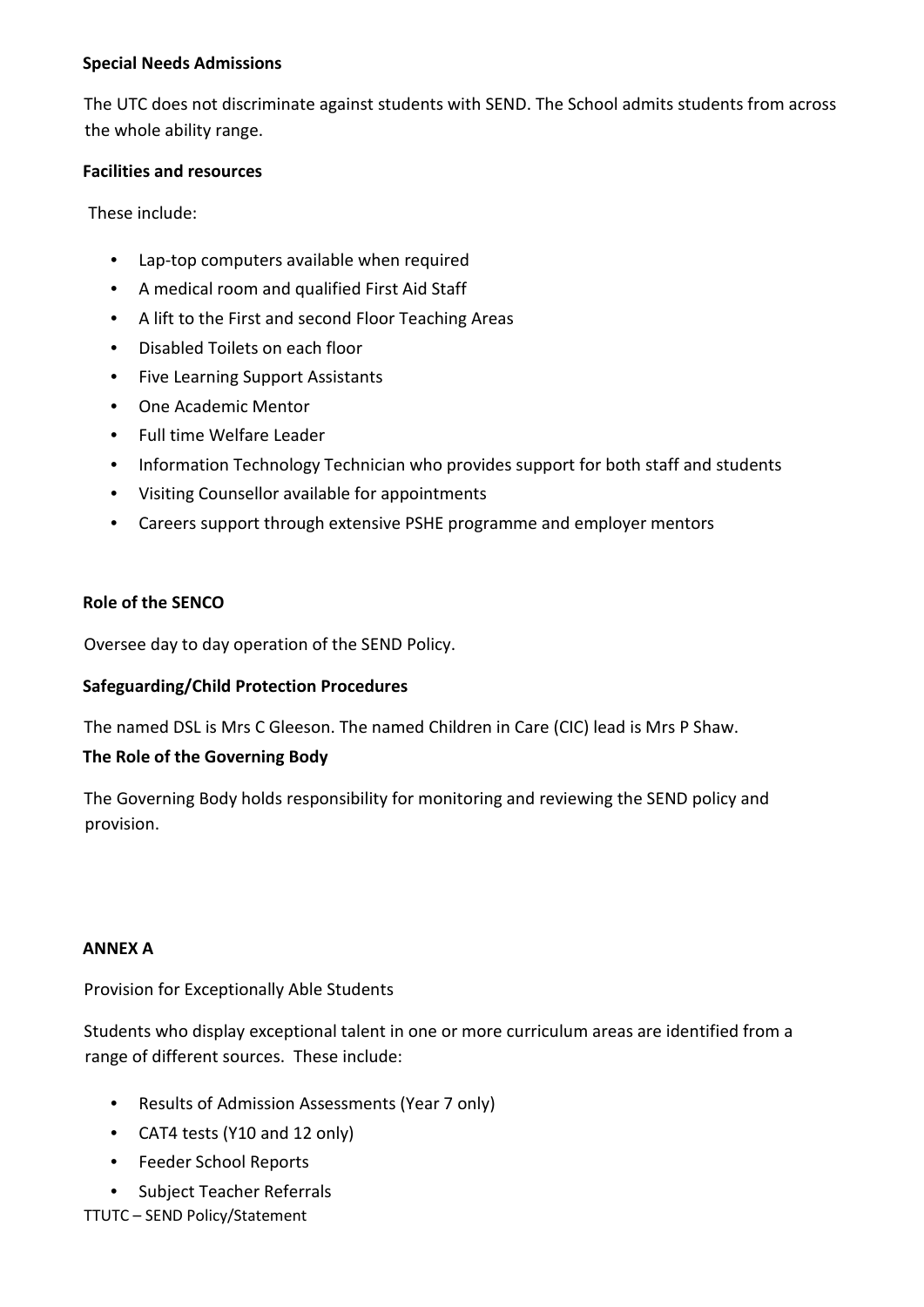- Results from National Curriculum Assessments
- Parental Referral

It is the responsibility of teachers and parents to ensure that the motivational level of these students remains high. Exceptionally able students are catered for in a variety of ways at the UTC to ensure that they are stretched by a curriculum which is challenging and rigorous. Strategies which are currently employed include:

- Individual meetings between parents, personal tutors
- Regular reports to parents and able students which include negotiated targets for future action
- Extension activities within the curriculum
- Unlimited supply of relevant, curriculum related homework
- Students are actively encouraged to participate in UTC Extra activities
- Employer lead projects

The UTCs Welfare Lead provides one to one support for social, emotional and educational needs.

#### **Medical Provision**

Qualified First Aiders provide cover for minor medical issues.

#### **ANNEX B**

#### **Learning Support Team**

P Shaw Assistant Principal with responsibility for SEND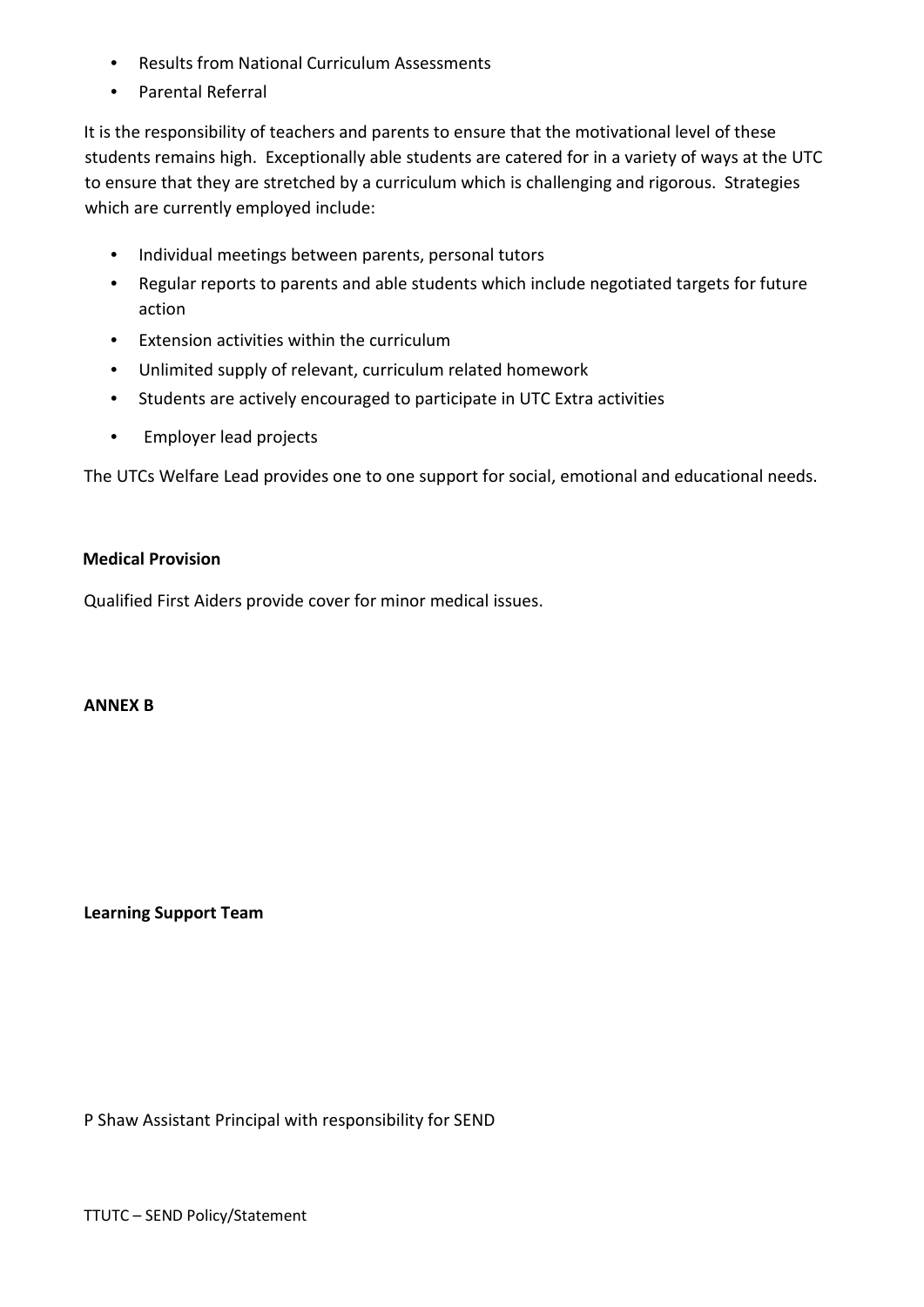D Bloomfield LSA

C Luis LSA

G Cosgrove LSA

S Niaz LSA

V Varga LSA

O Wright Academic Mentor

C Gleeson Welfare Leader/DSL

| Policies on the website                   | Local Offer<br><b>Administration of Medicines</b><br>٠<br>Special Education and Needs and Disability Policy<br>٠<br><b>First Aid Policy</b><br>٠                                                                                                                                                                                                                                                                                                                                                                                                                                                                                                                                                                                                                                                                                                                                                                                                                                                                                                                                                                                        |
|-------------------------------------------|-----------------------------------------------------------------------------------------------------------------------------------------------------------------------------------------------------------------------------------------------------------------------------------------------------------------------------------------------------------------------------------------------------------------------------------------------------------------------------------------------------------------------------------------------------------------------------------------------------------------------------------------------------------------------------------------------------------------------------------------------------------------------------------------------------------------------------------------------------------------------------------------------------------------------------------------------------------------------------------------------------------------------------------------------------------------------------------------------------------------------------------------|
| What is an EHCP?                          | The children and Families Bill identified changes to how children and<br>young people with SEND will be supported in the future. As part of this<br>there is now a new assessment process with a single, integrated<br>Educational, Health and Care Plan (EHCP) replacing the statementing<br>process.<br>An EHCP looks at all the needs a child has in education, health and care.<br>Professional from each area, along with parents and the student, will<br>consider what outcomes would like to be seen in place and what is<br>needed to achieve them.<br>EHCP's have the same protection in law as a Statement of SEND. An<br>EHCP assessment will usually only apply to children with the most<br>complex needs in mainstream school, or children who require a<br>specialist school or setting.<br>If a student is in receipt of an EHCP the UTC will work in partnership with<br>student, parents and agencies to create an individualised programme of<br>support.<br>This support will be monitored to make sure progress is being made in<br>partnership with parents and any other agencies involved with the<br>student. |
| Identifying students who need<br>support? | Information from previous schools prior to transition.<br>٠<br>Testing on arrival.<br>٠<br>If despite 'Quality First Teaching' progress in limited.<br>٠                                                                                                                                                                                                                                                                                                                                                                                                                                                                                                                                                                                                                                                                                                                                                                                                                                                                                                                                                                                |

# **Special Educational Needs and Disabilities Information Report**

|  | Observations from UTC staff                                                       |
|--|-----------------------------------------------------------------------------------|
|  | If your child has received a recent diagnosis from a Health Care<br>Professional. |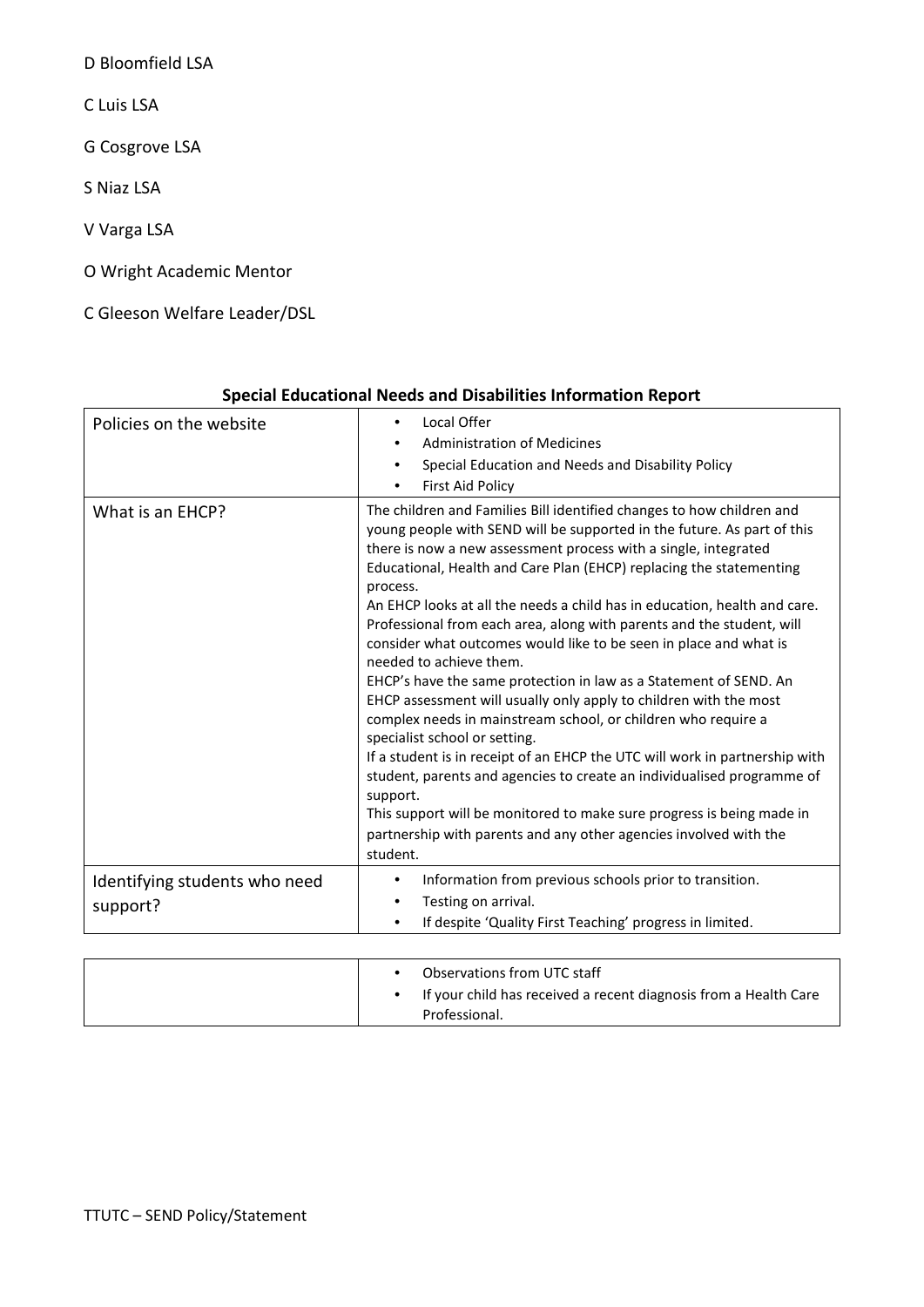| How are the needs of the<br>students met?                   | The SEN department at TTUTC consists of the SENCo, and five<br>$\bullet$<br>Learning Support Assistants. Current interventions are:<br>Targeted, planned intervention which may be facilitated on a 1-<br>1 or small group basis.<br>Targeted support in English, Mathematics, Science, Construction<br>$\bullet$<br>and across the wider curriculum lessons.<br>Physically disabled students are supported in Physical Education<br>٠<br>and with the use of a lift key.<br>Spelling and reading intervention groups. Mathematical<br>intervention.<br>Literacy support through mentoring.<br>٠<br>We offer 1-1 and small group sessions to support organisational<br>$\bullet$<br>skills, revision skills through form time using an experienced<br>English specialist.<br>Emotional support is offered through the welfare lead and<br>visiting counsellor.                                   |
|-------------------------------------------------------------|--------------------------------------------------------------------------------------------------------------------------------------------------------------------------------------------------------------------------------------------------------------------------------------------------------------------------------------------------------------------------------------------------------------------------------------------------------------------------------------------------------------------------------------------------------------------------------------------------------------------------------------------------------------------------------------------------------------------------------------------------------------------------------------------------------------------------------------------------------------------------------------------------|
| How we evaluate the support<br>given to students?           | Progress of all students is tracked on the reports. This data is used to<br>show who requires intervention.                                                                                                                                                                                                                                                                                                                                                                                                                                                                                                                                                                                                                                                                                                                                                                                      |
| Student's voice?                                            | Students identified on the SEN register will be key to creating their<br>'Passport for Support'. They will get the opportunity to review their<br>strengths and weaknesses, and set new targets for themselves.                                                                                                                                                                                                                                                                                                                                                                                                                                                                                                                                                                                                                                                                                  |
| Training of SEND staff?                                     | The SENCo is an experienced qualified teacher and holds the National<br>Award in Special Educational Needs qualification.<br>All SEND staff have access to or receive training at planned opportunities<br>throughout the year.<br>A Specialist Teacher completes specialist assessments for Examination<br>Access Arrangements as required through the SLA.                                                                                                                                                                                                                                                                                                                                                                                                                                                                                                                                     |
| How accessible is the UTC with<br>physical disabilities?    | There are a number of aspects of the UTC building which are accessible<br>to all those with a physical disability, including lifts, disabled toilets and<br>changing facilities. In addition, staff are fully trained on evacuation<br>procedures.                                                                                                                                                                                                                                                                                                                                                                                                                                                                                                                                                                                                                                               |
| Who can I contact the UTC?                                  | If your child has a specific need please contact:<br>Mrs Shaw - pshaw@thomastelfordutc.com                                                                                                                                                                                                                                                                                                                                                                                                                                                                                                                                                                                                                                                                                                                                                                                                       |
| Arrangements for consulting and<br>involving parents/carers | All parents and carers have regular communication about the child's<br>progress through their child's personal tutor group. This includes<br>progress checks and parents' consultations. In addition to this, children<br>with identified SEND have regular meeting with the SEND team.                                                                                                                                                                                                                                                                                                                                                                                                                                                                                                                                                                                                          |
| What type of support my child<br>may receive?               | All students are in receipt of Quality First Teaching where their progress<br>is carefully monitored and tracked. Students who are not making<br>adequate progress, targeted intervention takes place. The SEND<br>department is then informed. A more specialist support may be required<br>for some students.<br>On entry to the UTC, information about additional needs and prior<br>attainment is shared with the SENCO so that relevant support can be put<br>into place. All new students to the UTC undergo baseline assessments in<br>English, Mathematics and science and CAT4 tests. The results of these<br>will be analysed and any concerns will be raised with parents/carers and<br>the SEND department.<br>Student who are in receipt of a Special Educations Needs Health and Care<br>Plan will receive specialist support as outlined in their plan.<br><b>Word Processing</b> |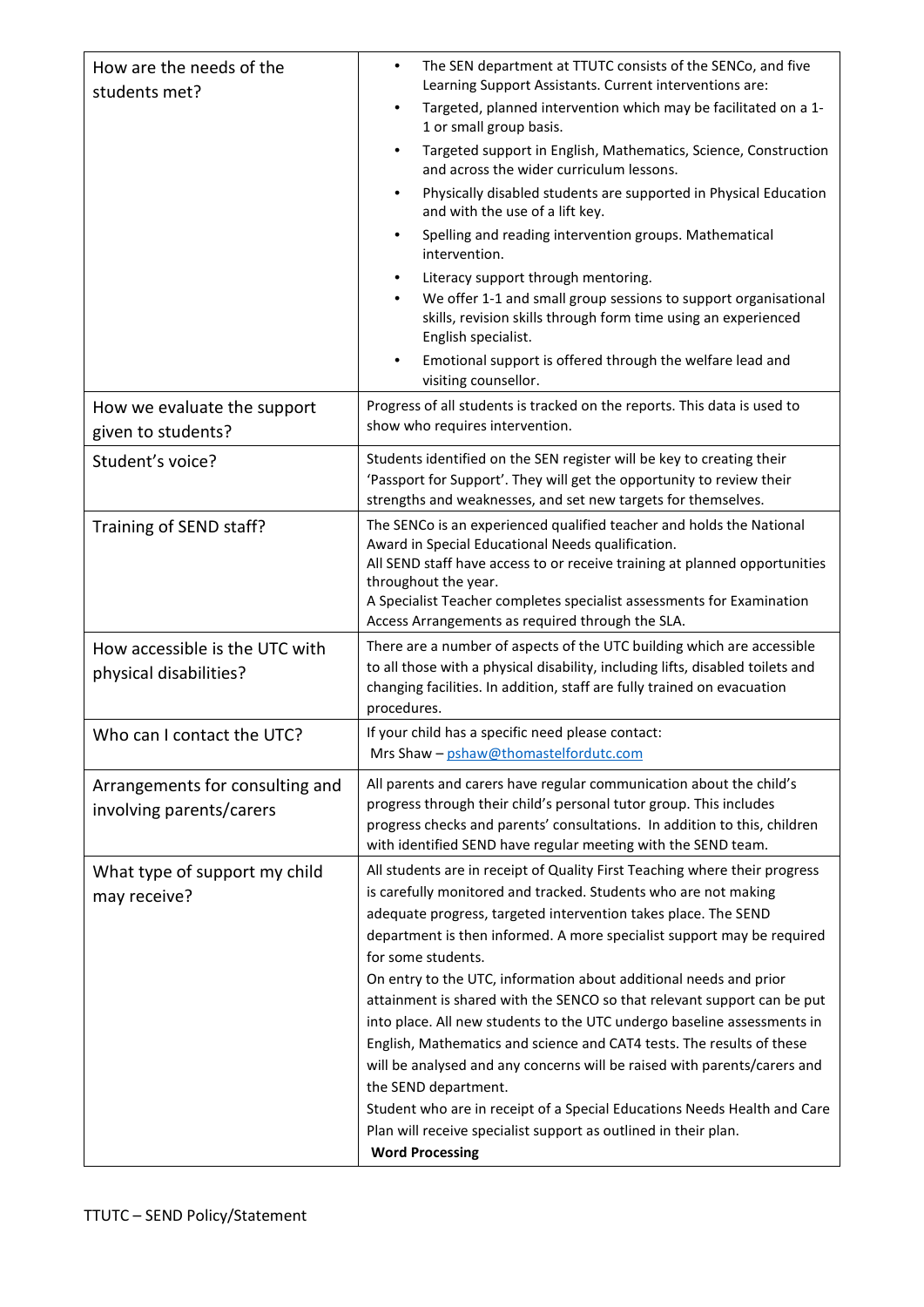|                                                                                                                                                                                      | The use of a word processor must reflect the candidate's normal way of<br>working within the centre. The UTC will consider each candidate on an<br>individual basis and would consider a candidate would benefit from the<br>use of a word processor if:<br>They have a learning difficulty which has a substantial and long<br>term adverse effect on their ability to write legibly<br>The have a medical condition<br>٠<br>They have a physical disability<br>٠<br>They have a sensory impairment<br>٠ |
|--------------------------------------------------------------------------------------------------------------------------------------------------------------------------------------|-----------------------------------------------------------------------------------------------------------------------------------------------------------------------------------------------------------------------------------------------------------------------------------------------------------------------------------------------------------------------------------------------------------------------------------------------------------------------------------------------------------|
|                                                                                                                                                                                      | They have problems planning and organising when writing by<br>$\bullet$<br>hand<br>They have poor handwriting                                                                                                                                                                                                                                                                                                                                                                                             |
| Arrangements for supporting<br>students with Special Educational<br>Needs in a transfer between<br>phases of education or in<br>preparation for adulthood and<br>independent living. | Before joining the UTC students attend induction days. Support from the<br>pastoral system ensures a smooth transition. Children identified with<br>SEND needs have the opportunity to meet with the SENCo in addition to<br>the induction days.<br>The UTC works closely with all students to ensure that each student has a<br>transition plan into post-16 education, higher education, training courses<br>or the work place.                                                                         |
| <b>External expertise and services</b><br>used by the UTC.                                                                                                                           | The UTC may include accessing Specialist Services such as Learning<br>Support Advisory Teachers. In addition, we may seek advice form<br>occupational therapists, physiotherapists, speech and language<br>therapists, Social Services, Specialist teacher of the deaf/visually<br>impaired and CAMHS.<br>The UTC has counsellor provision.                                                                                                                                                               |
| Governing Board support the<br>work of the UTC School SEND<br>department.                                                                                                            | The Governing Board nominates a named governor who will ensure the<br>department meets all statutory guidelines for the provision of students<br>with identified Special Educational Needs.<br>The named governor is currently Kerrie Jones.<br>The Governing Board will also deal with any complaints which may<br>implicate the provision for students with addition needs, if it is felt that<br>an issue has not been dealt with sufficiently by the SENCO or Principal.                              |